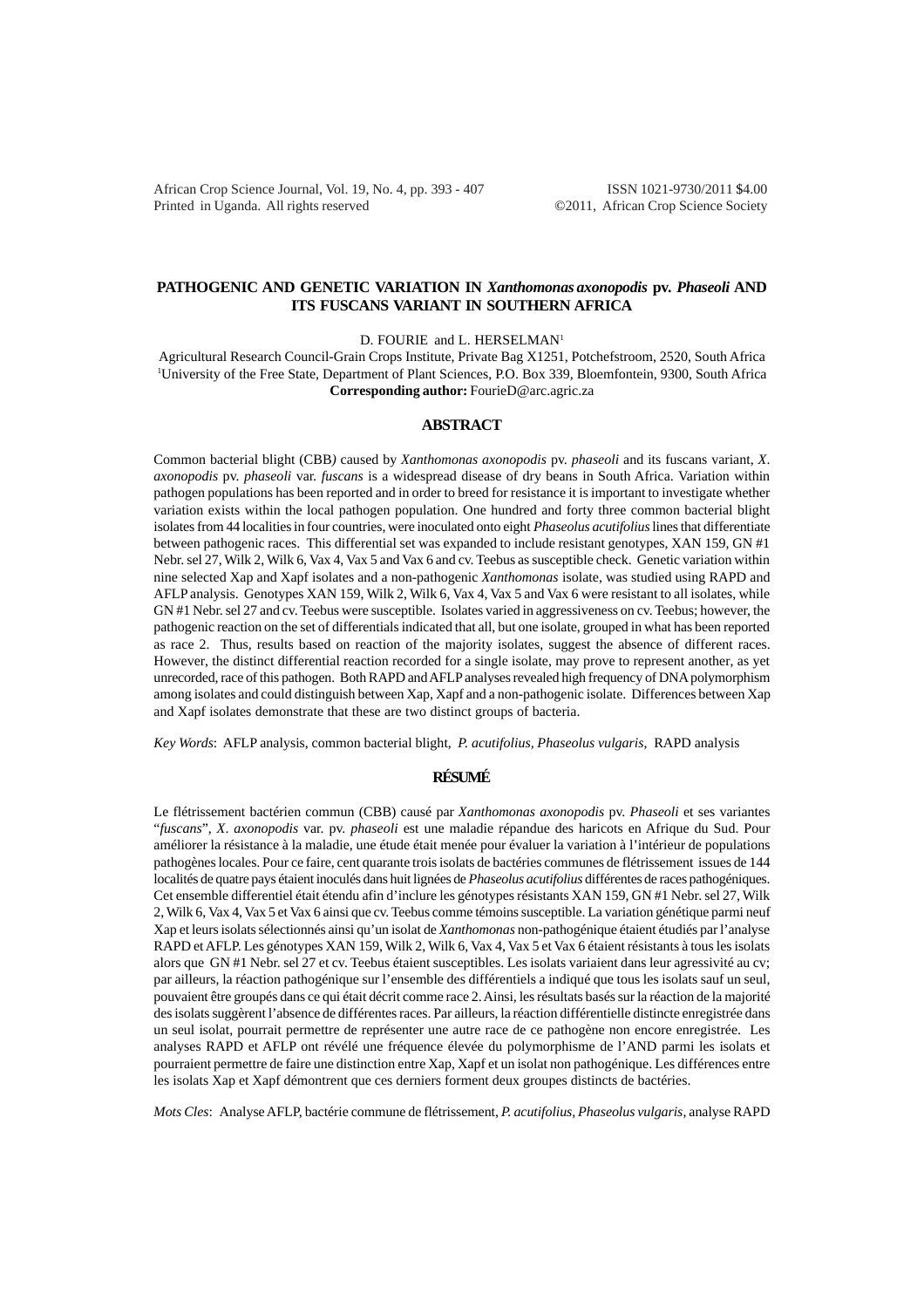#### **INTRODUCTION**

Common bacterial blight (CBB*)* caused by *Xanthomonas axonopodis* pv. *phaseoli* (Xap) (Smith) Vauterin, Hoste, Kosters and Swings and its fuscans variant, *X*. *axonopodis* pv. *phaseoli* var. *fuscans* (Xapf), is a devastating seed-borne disease of dry beans (*Phaseolus vulgaris*) in many parts of the world (CIAT, 1985). The disease is widespread throughout the South African production areas (Fourie, 2002) and is favoured by high temperatures and high relative humidity (Sutton and Wallen, 1970). In eastern and southern Africa, common blight has been reported in 19 of the 20 bean producing countries (Allen, 1995) and is considered one of five most important and widespread biotic constraints to dry bean production in sub-Saharan Africa (Gridley, 1994). Genetic resistance is considered the most effective and economical strategy for the control of bean common blight (Rands and Brotherton, 1925). However, deployment of resistance without knowledge of variation within a pathogen population could result in costly failure (Taylor *et al*., 1996).

Pathogenic variation in Xap and Xapf isolates has been demonstrated in several reports (Schuster and Coyne, 1971; Schuster *et al*., 1973; Yoshii *et al*., 1978; Schuster, 1983; Jindal and Patel, 1984; Mkandawire *et al*., 2004; López *et al*., 2006; Mutlu et al., 2008). Ekpo and Saettler (1976) indicated that Xapf isolates were more pathogenic than Xap. These differences in pathogenicity have been confirmed by other investigators (Leakey, 1973; Bozzano-Saguier and Rudolph, 1994; Opio *et al*., 1996; Mkandawire et al., 2004; Mutlu et al., 2008), but it has been suggested that the brown pigment is not associated with pathogenicity (Gilbertson *et al*., 1991; Tarigan and Rudolph, 1996) and should be considered of lesser pathological importance (Schuster and Coyne, 1975).

Gilbertson *et al*. (1991) studied genetic diversity in isolates of Xap and Xapf, using DNA probes isolated from a single Xap isolate genome on isolates from different geographical locations. These studies indicated that there are two distinct groups of bacteria. However, similarities between isolates were revealed when probes were hybridised to DNA from other *X. campestris*

pathovars, indicating sufficient similarity to consider Xapf a variety of Xap (Gilbertson *et al*., 1991).

Reports of physiological specialisation in *P. vulgaris* have been contradictory. Zapata (1996) indicated *P. vulgaris* genotypes that are useful in differentiation of Xap. However, evidence exist suggesting quantitative interactions between Xap and *P. vulgaris* (Opio *et al*., 1996). Host specialisation of Xap reactions on tepary *(P. acutifolius)* lines has been reported (Zapata and Vidaver, 1987; Zaiter *et al*., 1989; Opio *et al*., 1996) with eight physiological races identified, suggesting a gene-for-gene relationship (Opio *et al*., 1996). Despite this gene-for-gene interaction, resistance to Xap and Xapf in *P. vulgaris*, derived from *P. acutifolius*, has remained non-specific and durable (Opio *et al*., 1996).

Tepary bean is an excellent source of resistance due to high resistance levels to Xap and Xapf. Variation that may exist in the local pathogen population is important when selecting parents with resistance originating from tepary cultivars. The aim of the study was to determine pathogenic and genetic variation in Xap and Xapf isolates in southern Africa ensuring that appropriate resistance sources are deployed when developing CBB resistant cultivars.

### **MATERIALS AND METHODS**

**Isolation and identification of isolates.** Diseased plant material (at different growth stages depending on the time the disease was noted) was collected from major bean production areas in South Africa; and Malawi, Lesotho and Zimbabwe during the 2000/2001 and 2001/2002 seasons (Table 2). The infected material were rinsed under running tap water for 10 min, surfacedisinfested for 3 min in 3.5% sodium hypochlorite and then rinsed twice in sterile water for 1 min each. Leaf material was macerated in a droplet of sterile water and streaked onto yeast-extractdextrose-calcium-carbonate (YDC) agar (Schaad and Stall, 1988). Plates were incubated at  $25^{\circ}$ C. Following 72 hr incubation, yellow-pigmented colonies typical of *Xanthomonas* spp. were purified on YDC agar by a series of single colony transfers. Production of brown diffusible pigment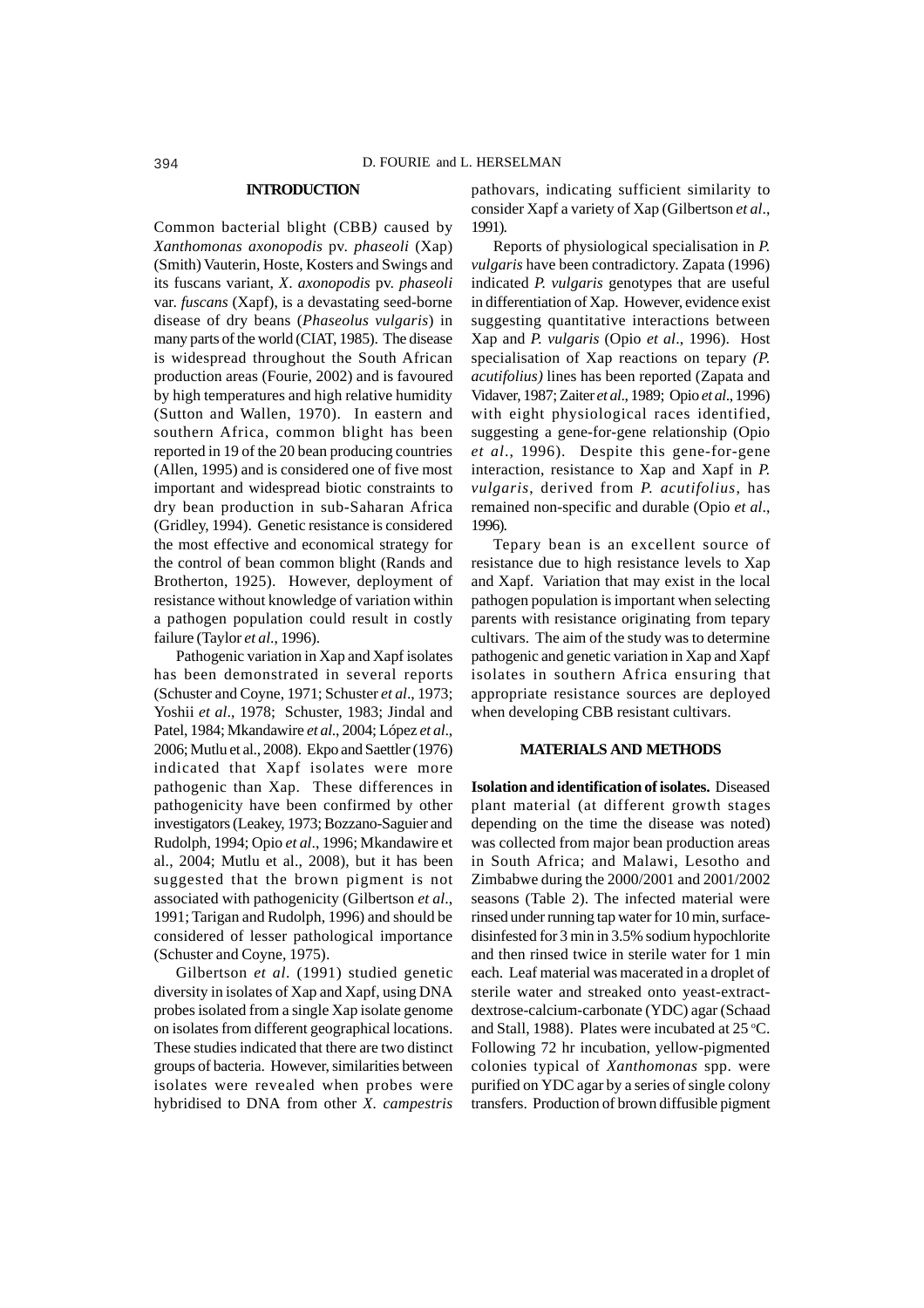on YDC differentiated Xapf from Xap isolates (Basu and Wallen, 1967). Agglutination of antiserum specific to Xap and Xapf, obtained from Adgen Agrifood Diagnostics, Auchincruive, Scotland, was used to identify isolates. Pathogenicity tests on susceptible cultivar Teebus were done to confirm identity of isolates.

**Pathogenicity tests.** Seed from eight tepary lines previously reported to differentiate between Xap and Xapf races (Table 1) (Opio *et al*., 1996), were obtained from Dr. DP Coyne, University of Nebraska, Lincoln, USA and multiplied from a single seed in a greenhouse to ensure genetically uniform material. The tepary differential set was expanded to include resistant genotypes, XAN 159, GN #1 Nebr. sel 27, Wilk 2, Wilk 6, Vax 4, Vax 5 and Vax 6. Resistance in these lines are all tepary derived. Cultivar Teebus was included as susceptible check.

Five seeds of each genotype were planted in 15-cm-diameter plastic pots in sterile soil and maintained in a greenhouse at 18 °C night/28 °C day. Seedlings were thinned to four plants per pot after emergence. One pot per differential was used per isolate, each plant representing a replicate. Pots were randomised prior to inoculation. Experiments were repeated twice to confirm reactions of isolates.

One hundred and fourty three isolates from 44 localities in four countries of southern Africa were selected for the study (Table 2). Four isolates received from the International Centre for Agriculture in the Tropics (CIAT) were included as reference cultures. Isolates used for each

experiment were regenerated from storage at -72 o C, because loss of pathogenicity was encountered by sub-culturing. Inoculum was prepared by suspending 48 to 72-h-old cultures in sterile distilled water and adjusting it turbidimetrically to contain approximately 108 CFU.ml-1. Fourteen to 20-day-old plants with fully expanded first trifoliate leaves were used for inoculation. Plants were inoculated using the multiple-needle inoculation method (Andrus, 1948). Control plants were inoculated with sterile distilled water. Inoculated plants were kept in a greenhouse at 18 °C night/28 °C day. Plants were rated for infection 14 days after inoculation on a 1 to 9 scale (Aggour *et al*., 1989). Plants rated 1 to 3, were classified as resistant (incompatible) and ratings of 4 to 9 considered susceptible (compatible).

**Isolation of bacterial DNA.** Eight isolates (two Xap and six Xapf) from southern Africa, one Xapf isolate from CIAT and a non-pathogenic *Xanthomonas* isolate (Table 3) were used in genetic studies. These isolates were selected based on their geographic origin. Isolates were cultured in 50 ml nutrient broth for 24-48 hr at 25 <sup>o</sup>C prior to DNA isolation. Bacterial cells were collected by centrifugation at 5 000 rpm for 10 min. Cells were washed three times by resuspending in 5 ml 1 M NaCl and centrifugation at 5 000 rpm for 10 min; followed by two wash steps in 5 ml sterile distilled water. Washed cells were resuspended in 10 ml warm  $(55 °C)$  extraction buffer containing 0.2 M Tris.HCl (tris (hydroxymethyl) aminomethane), pH 8.0; 10 mM

| Race | $Nebr.+1$ | Nebr.#5   | Nebr.#8b       | Nebr $#19$ | Nebr $.#21$ | Nebr $#22$ | PI321638 | L242-45 |
|------|-----------|-----------|----------------|------------|-------------|------------|----------|---------|
|      |           |           |                |            |             |            |          |         |
|      |           |           |                |            |             |            |          |         |
|      |           |           |                |            |             |            |          |         |
| 3    |           |           |                |            |             |            |          |         |
| 4    |           |           |                |            |             |            |          |         |
| b    |           |           |                |            |             |            |          |         |
| 6    |           | $\ddot{}$ |                |            |             |            | ÷        |         |
|      |           |           |                |            |             |            |          |         |
| 8    |           |           |                |            |             |            |          |         |
| X539 | ٠         | $\ddot{}$ | $\overline{ }$ |            | $^{+}$      |            |          | ÷       |

TABLE 1. Interaction of *Xanthomonas axonopodis* pv. *phaseoli* and *P. acutifolius* (Opio *et al*., 1996)

-, incompatible reaction (resistant); +, compatible reaction (susceptible)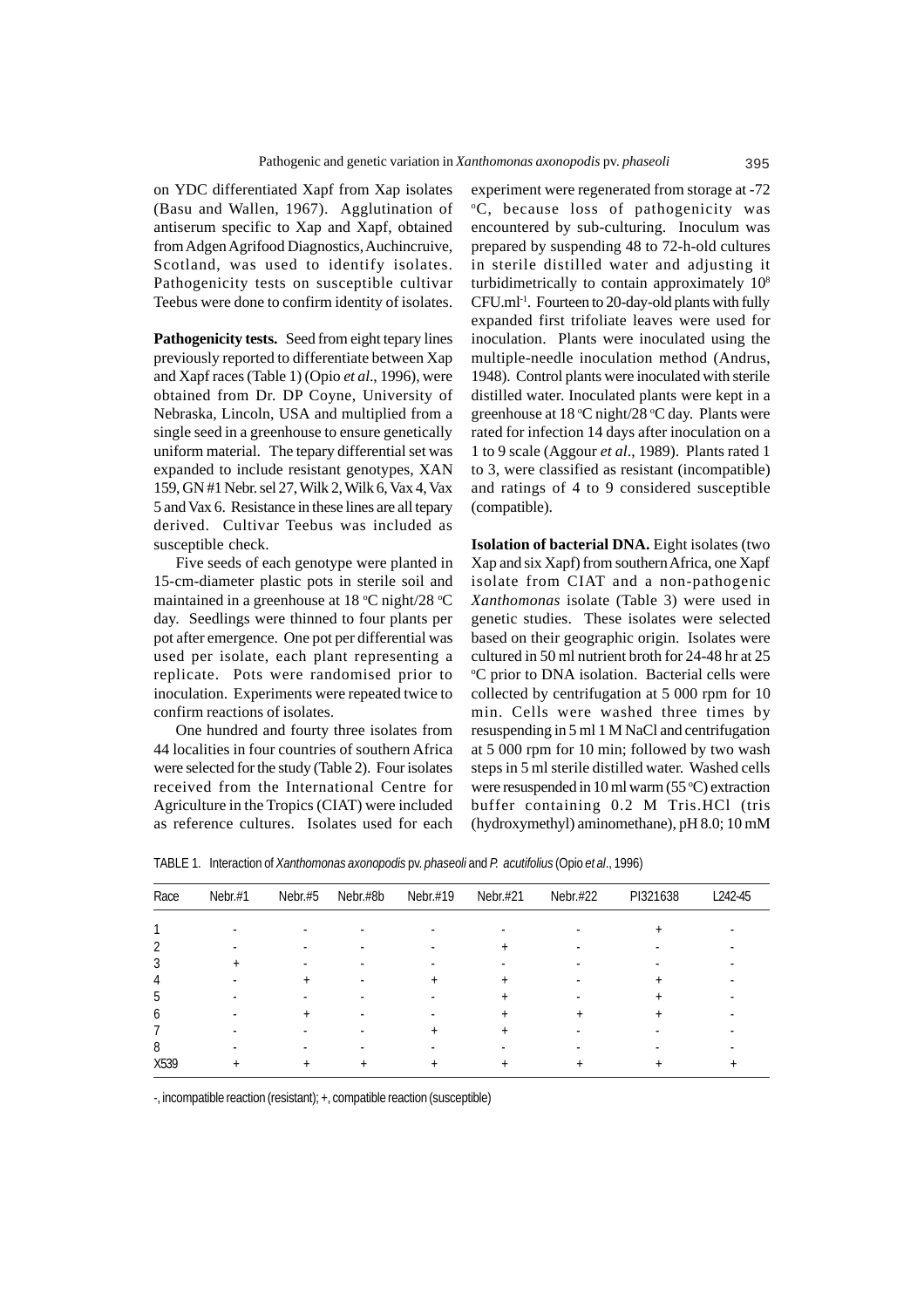| Isolate | Locality      | Cultivar                 | Antiserumagglutination | Xap/Xapf | Reaction on Teebus |
|---------|---------------|--------------------------|------------------------|----------|--------------------|
| Х6      | Cedara        | Unknown                  | $^{+}$                 | Xap      | 9                  |
| X78     | Kriel         | Unknown                  | $\ddot{}$              | Xapf     | 9                  |
| X101    | M.Hill        | Unknown                  | $^{+}$                 | Xapf     | 9                  |
| X102    | M.Hill        | Unknown                  | $^{+}$                 | Xapf     | 7                  |
| X105    | M.Hill        | Unknown                  | $^{+}$                 | Xapf     | 9                  |
| X110    | M.Hill        | Unknown                  | $^{+}$                 | Xapf     | 9                  |
| X111    | Unknown       | Mixture                  | $\ddot{}$              | Xap      | 9                  |
| X117    | Unknown       | Mixture                  | $^{+}$                 | Xap      | 9                  |
| X119    | Unknown       | Mixture                  | $\ddot{}$              | Xapf     | 7                  |
| X120    | Unknown       | <b>Mixture</b>           | $^{+}$                 | Xapf     | 9                  |
| X121    | Unknown       | <b>Mixture</b>           | $^{+}$                 | Xap      | 8                  |
| X122    | Unknown       | <b>Mixture</b>           | $\ddot{}$              | Xap      | 9                  |
| X125    | Unknown       | Mixture                  | $^{+}$                 | Xapf     | 9                  |
| X130    | Ermelo        | Kamberg                  | $\ddot{}$              | Xapf     | $\, 8$             |
| X138    | Kokstad       | Helderberg               | $^{+}$                 | Xapf     | 9                  |
| X147    | Carletonville | Redlands Pioneer         | $^{+}$                 | Xapf     | 7                  |
| X172    | Potchefstroom | <b>SSB 30</b>            | $\ddot{}$              | Xapf     | 9                  |
| X176    | Potchefstroom | <b>MCM 3031</b>          | $^{+}$                 | Xap      | 7                  |
| X180    | Carletonville | Nep 2                    | $\ddot{}$              | Xapf     | 9                  |
| X185    | Carletonville | Nep 2                    | $^{+}$                 | Xapf     | 9                  |
| X186    | Carletonville | S 1051                   | $^{+}$                 | Xapf     | 9                  |
| X188    | Carletonville | S 1051                   | $\ddot{}$              | Xapf     | 9                  |
| X189    | Carletonville | CNC                      | $^{+}$                 | Xapf     | 9                  |
| X193    | Delmas        | Breeding material        |                        | Xap      | 9                  |
| X195    | Cedara        |                          | $\ddot{}$              |          | 9                  |
| X200    | Cedara        | Breeding material        | $\ddagger$             | Xapf     | 9                  |
| X206    | Delmas        | <b>Breeding material</b> | $^{+}$                 | Xapf     | 9                  |
|         |               | Kamberg                  | $^{+}$                 | Xapf     |                    |
| X208    | Ogies         | Wartburg                 | $^{+}$                 | Xap      | 9                  |
| X214    | Ermelo        | <b>Teebus</b>            | $^{+}$                 | Xapf     | 9                  |
| X216    | Ermelo        | <b>Teebus</b>            | $\ddagger$             | Xapf     | 8                  |
| X229    | Cedara        | Breeding material        | $^{+}$                 | Xapf     | 9                  |
| X231    | Bergville     | <b>Broad Acres</b>       | $\ddot{}$              | Xap      | 9                  |
| X253    | Greytown      | Drakensberg              | $^{+}$                 | Xapf     | 8                  |
| X261    | Dundee        | Jenny                    | $\ddot{}$              | Xapf     | 9                  |
| X269    | Lichtenburg   | Jenny                    | $\ddagger$             | Xapf     | 9                  |
| X275    | Greytown      | Drakensberg              | $\ddagger$             | Xap      | 7                  |
| X277    | Delmas        | Jenny                    | $^{+}$                 | Xapf     | 9                  |
| X279    | Ukulinga      | Drakensberg              | $\ddagger$             | Xapf     | 6                  |
| X280    | Ukulinga      | Drakensberg              | $\ddot{}$              | Xapf     | 8                  |
| X285    | Delmas        | Helderberg               |                        | Xapf     | 7                  |
| X288    | Kransfontein  | <b>Bonus</b>             | $^{+}$                 | Xapf     | 9                  |
| X289    | Kransfontein  | <b>Bonus</b>             | $\ddot{}$              | Xapf     | 9                  |
| X290    | Kransfontein  | <b>Bonus</b>             | $\hbox{ }$             | Xapf     | 9                  |
| X291    | Kransfontein  | <b>Broad Acres</b>       | $\ddot{}$              | Xapf     | 9                  |
| X292    | Kransfontein  | <b>Broad Acres</b>       | $\ddot{}$              | Xapf     | 9                  |
| X293    | Kransfontein  | <b>Broad Acres</b>       | $\pmb{+}$              | Xapf     | 9                  |
| X294    | Kransfontein  | <b>Bonus</b>             | $\pmb{+}$              | Xapf     | 8                  |
| X295    | Bethlehem     | Mixture                  | $^{+}$                 | Xap      | 5                  |

TABLE 2. Origin and host range of *Xanthomonas axonopodis* pv. *phaseoli* and *X. axonopodis* pv. *phaseoli* var. *fuscans* isolates used for pathogenicity testson the dry bean cv. Teebus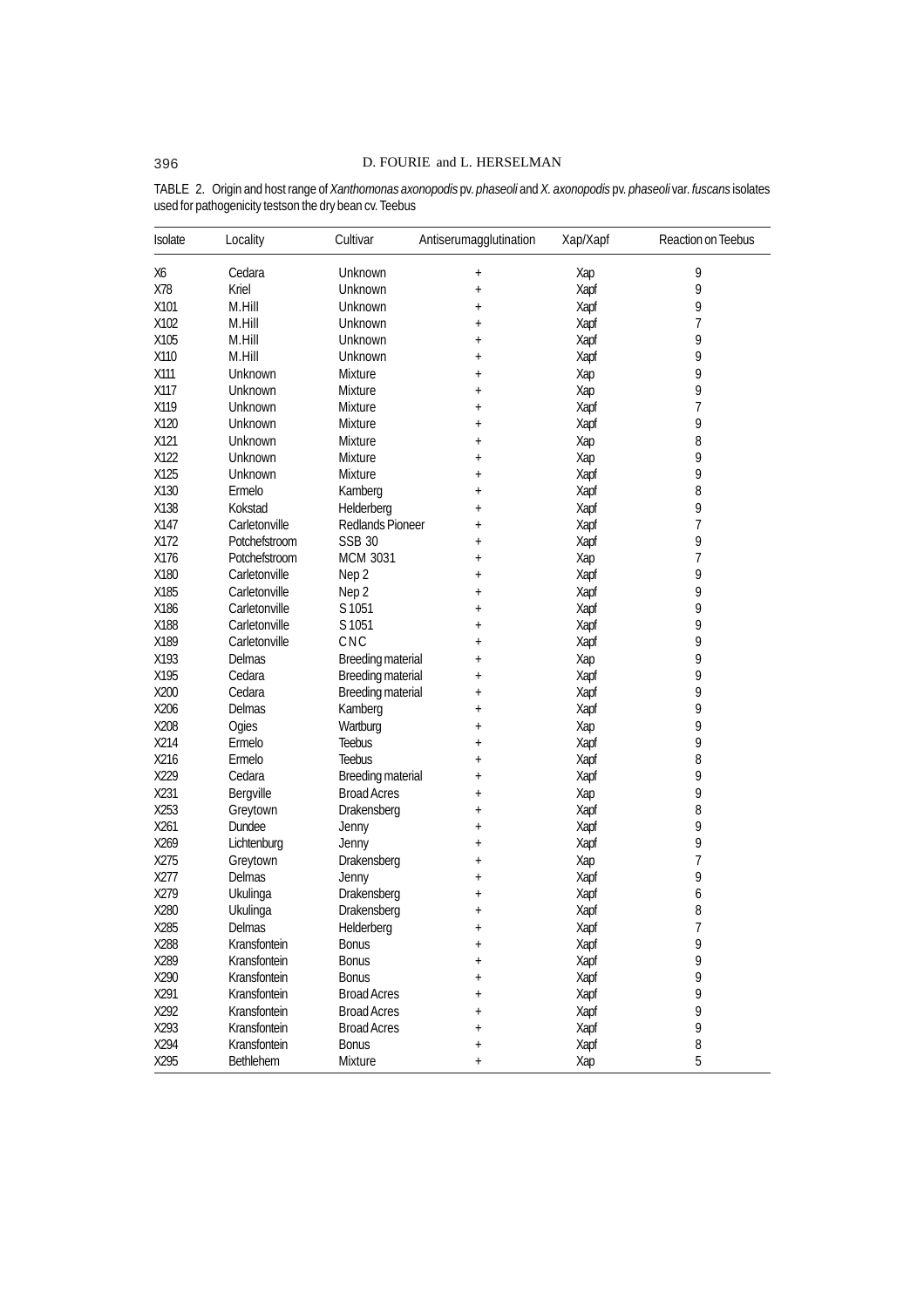TABLE 2. Contd.

| Isolate | Locality          | Cultivar                 | Antiserumagglutination | Xap/Xapf | Reaction on Teebus |
|---------|-------------------|--------------------------|------------------------|----------|--------------------|
| X318    | Kransfontein      | <b>Bonus</b>             | $\ddot{}$              | Xapf     | 8                  |
| X322    | Douglas           | Kamberg                  | $\ddot{}$              | Xapf     | 9                  |
| X323    | Douglas           | Kamberg                  | $^{+}$                 | Xapf     | 9                  |
| X324    | Douglas           | Kamberg                  | $\ddot{}$              | Xapf     | 8                  |
| X335    | Derby             | <b>PAN 143</b>           | $\pmb{+}$              | Xapf     | 8                  |
| X337    | Dundee            | Sabie                    | $\ddot{}$              | Xapf     | 8                  |
| X338    | Carletonville     | Drakensberg              | $^{+}$                 | Xap      | 9                  |
| X339    | Carletonville     | Drakensberg              | $^{+}$                 | Xap      | 9                  |
| X341    | Carletonville     | Drakensberg              | $\ddot{}$              | Xap      | 9                  |
| X346    | Rietgat           | SSN <sub>1</sub>         | $^{+}$                 | Xap      | 9                  |
| X350    | Kroonstad         | <b>Bonus</b>             | $\ddagger$             | Xapf     | 9                  |
| X359    | Reitz             | Limpopo                  | $^{+}$                 | Xap      | 9                  |
| X409    | Chrissiesmeer     | Helderberg               | $^{+}$                 | Xapf     | 9                  |
| X410    | Chrissiesmeer     | Helderberg               | $\ddot{}$              | Xapf     | 8                  |
| X414    | Chrissiesmeer     | Breeding material        | $^{+}$                 | Xapf     | 8                  |
| X421    | Winterton         | Kranskop                 | $\ddagger$             | Xapf     | 8                  |
| X423    | Winterton         | Kranskop                 | $^{+}$                 | Xapf     | 7                  |
| X424    | Ermelo            | Kranskop                 | $^{+}$                 | Xapf     | 9                  |
| X426    | Middelrus         | Kranskop                 | $\ddot{}$              | Xapf     | 7                  |
| X428    | Cyferbult         | Kranskop                 | $\ddot{}$              | Xapf     | 8                  |
| X443    | Carletonville     | Unknown                  | $\ddot{}$              | Xap      | 8                  |
| X445    | Carletonville     | Breeding material        | $^{+}$                 | Xapf     | 8                  |
| X446    | Carletonville     | Breeding material        | $^{+}$                 | Xap      | 9                  |
| X447    | Amersfoort        | Kamberg                  | $\ddot{}$              | Xapf     | 9                  |
| X448    | Wildebeestfontein | Helderberg               | $^{+}$                 | Xap      | 9                  |
| X451    | Cyferbult         | Helderberg               | $^{+}$                 | Xap      | 9                  |
| X457    | Cedara            | <b>Breeding material</b> | $\ddot{}$              | Xapf     | 8                  |
| X458    | Cedara            | Breeding material        | $^{+}$                 | Xapf     | 8                  |
| X459    | Cedara            | Breeding material        | $\ddot{}$              | Xapf     | 9                  |
| X460    | Cedara            | Breeding material        | $\ddot{}$              | Xapf     | 9                  |
| X462    | Vivo              | Kranskop                 | $^{+}$                 | Xapf     | 9                  |
| X464    | Vivo              | Kranskop                 | $^{+}$                 | Xapf     | 8                  |
| X470    | Vivo              | Kranskop                 | $^{+}$                 | Xapf     | 8                  |
| X471    | Vivo              | Kranskop                 | $\ddot{}$              | Xapf     | 8                  |
| X472    | Tom Burke         | Kranskop                 | $\ddot{}$              | Xapf     | 8                  |
| X473    | Pietersburg       | Kranskop                 | $^{+}$                 | Xapf     | 8                  |
| X474    | Cedara            | <b>Breeding material</b> | $\ddot{}$              | Xapf     | 7                  |
| X476    | Lichtenburg       | Kranskop                 | $\ddot{}$              | Xapf     | 8                  |
| X487    | Vivo              | Kranskop                 | $\ddot{}$              | Xapf     | 9                  |
| X492    | Tom Burke         | Kranskop                 | $\pmb{+}$              | Xapf     | 9                  |
| X496    | Pietersburg       | Kranskop                 | $\ddot{}$              | Xap      | 7                  |
| X498    | Vivo              | Kranskop                 | $\ddot{}$              | Xapf     | 8                  |
| X505    | Ellisras          | Unknown                  | $^{+}$                 | Xap      | 9                  |
| X510    | Dendron           | <b>Teebus</b>            | $^{+}$                 | Xapf     | 8                  |
| X513    | Dendron           | Kranskop                 | $^{+}$                 | Xapf     | 9                  |
| X520    | Grootpan          | Unknown                  | $^{+}$                 | Xap      | 5                  |
| X521    | Koster            | Unknown                  | $\ddot{}$              | Xapf     | 9                  |
| X522    | Greytown          | <b>PAN 146</b>           | $^{+}$                 | Xapf     | 9                  |
| X523    | Cedara            | Breeding material        |                        | Xapf     | 7                  |
| X524    | Clarens           | Unknown                  | $\pmb{+}$              | Xapf     | 7                  |
| X526    | Bethlehem         | Leeukop                  | $\pmb{+}$              | Xapf     | 8                  |
|         |                   |                          | $^{+}$                 |          |                    |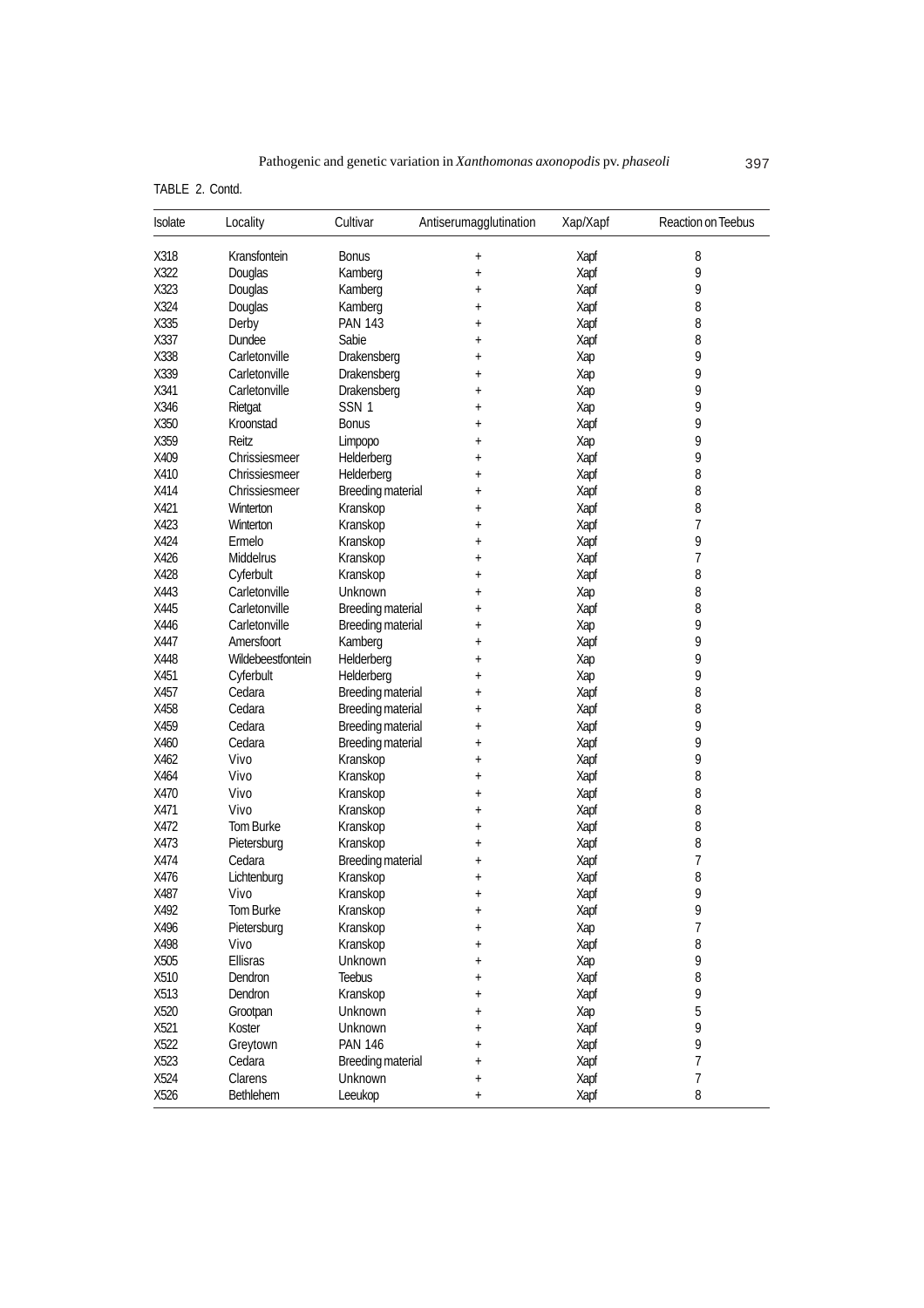# 398 D. FOURIE and L. HERSELMAN

TABLE 2. Contd.

| Isolate           | Locality         | Cultivar        | Antiserumagglutination | Xap/Xapf    | Reaction on Teebus |
|-------------------|------------------|-----------------|------------------------|-------------|--------------------|
| X527              | <b>Bethlehem</b> | <b>Bonus</b>    | $\ddot{}$              | Xap         | 9                  |
| X528              | Clarens          | Unknown         | $\ddot{}$              | Xapf        | 9                  |
| X530              | <b>Bethlehem</b> | <b>Bonus</b>    | $^{+}$                 | Xapf        | 8                  |
| X532              | Delmas           | <b>Teebus</b>   | $\ddot{}$              | Xap         | 9                  |
| X534              | Koster           | Unknown         | $\ddot{}$              | Xapf        | 8                  |
| X539              | Ermelo           | Unknown         | $\ddot{}$              | Xapf        | 9                  |
| X551              | Delmas           | Kranskop        | $^{+}$                 | Xapf        | 9                  |
| X552              | Delmas           | Kranskop        | $\ddot{}$              | Xapf        | 8                  |
| X553              | Delmas           | Kranskop        | $\ddot{}$              | Xapf        | 8                  |
| X555              | Reitz            | Kranskop        | $\ddot{}$              | Xapf        | 8                  |
| X559              | Bergville        | Volunteer beans | $\ddot{}$              | Xapf        | 8                  |
| X561              | Clocolan         | <b>PAN 148</b>  | $\ddot{}$              | Xap         | 7                  |
| X562              | Clocolan         | <b>PAN 148</b>  | $\ddot{}$              | Xap         | 7                  |
| X563              | Clocolan         | Kranskop        | $\ddot{}$              | Xap         | 7                  |
| X565              | Clocolan         | Sabie           | $\ddot{}$              | Xapf        | 9                  |
| X569              | Greytown         | Mkuzi           | $\ddot{}$              | Xapf        | 8                  |
| X573              | Delmas           | Kranskop        | $\ddot{}$              | Xap         | 5                  |
| X576              | Newcastle        | Sabie           | $\ddot{}$              | Xapf        | 8                  |
| X578              | Clocolan         | Sabie           | $\ddot{}$              | Xapf        | 6                  |
| X579              | Clocolan         | Sabie           | $\ddot{}$              | Xapf        | 9                  |
| X586              | Fouriesburg      | <b>PAN 148</b>  | $\ddot{}$              | Xap         | 9                  |
| X594              | Fouriesburg      | Kranskop        | $\ddot{}$              | Xap         | 7                  |
| X598              | Fouriesburg      | Stormberg       | $\ddot{}$              | Xap         | 9                  |
| X602              | Keiskammahoek    | Kranskop        | $\ddot{}$              | Xap         | 9                  |
| X604              | Keiskammahoek    | Kranskop        | $\ddot{}$              | Xap         | 9                  |
| X610              | Dohne            | Helderberg      | $\ddot{}$              | Xapf        | 9                  |
| X618              | Potchefstroom    | Unknown         | $\ddot{}$              | Xapf        | 8                  |
| <b>XCP123</b>     | <b>CIAT</b>      | Unknown         | $\ddot{}$              | Xap         | 9                  |
| XCPF174           | <b>CIAT</b>      | Unknown         | $^{+}$                 | Xapf        | 9                  |
| XCPF180           | <b>CIAT</b>      | Unknown         | $\ddot{}$              | Xapf        | 9                  |
| <b>XCP183</b>     | <b>CIAT</b>      | Unknown         | $\ddot{}$              | Xap         | 9                  |
| Z93               | Zimbabwe         | Unknown         | $(+)$                  | Xanthomonas | 1                  |
| Z328              | Zimbabwe         | Unknown         | $\ddot{}$              | Xap         | 7                  |
| Z332              | Zimbabwe         | Unknown         | $\ddot{}$              | Xap         | 8                  |
| LES2              | Lesotho          | Unknown         | $\ddot{}$              | Xapf        | 9                  |
| LES6              | Lesotho          | Unknown         | $\ddot{}$              | Xapf        | 8                  |
| LES11/00          | Lesotho          | Unknown         | $^{+}$                 | Xapf        | 8                  |
| LES13             | Lesotho          | Unknown         | $\ddot{}$              | Xapf        | 7                  |
| LES16/00          | Lesotho          | Unknown         | $\ddot{}$              | Xapf        | 7                  |
| LES19/00          | Lesotho          | Unknown         | $\ddot{}$              | Xapf        | 9                  |
| LES54/00          | Lesotho          | Unknown         | $\ddot{}$              | Xapf        | 8                  |
| MAL13             | Malawi           | Unknown         | $\ddot{}$              | Xap         | 8                  |
| MAL15             | Malawi           | Unknown         | $\ddot{}$              | Xapf        | 7                  |
| MAL38             | Malawi           | Unknown         | $\ddot{}$              | Xap         | 7                  |
| MAL <sub>61</sub> | Malawi           | Unknown         | $\ddot{+}$             | Xapf        | 8                  |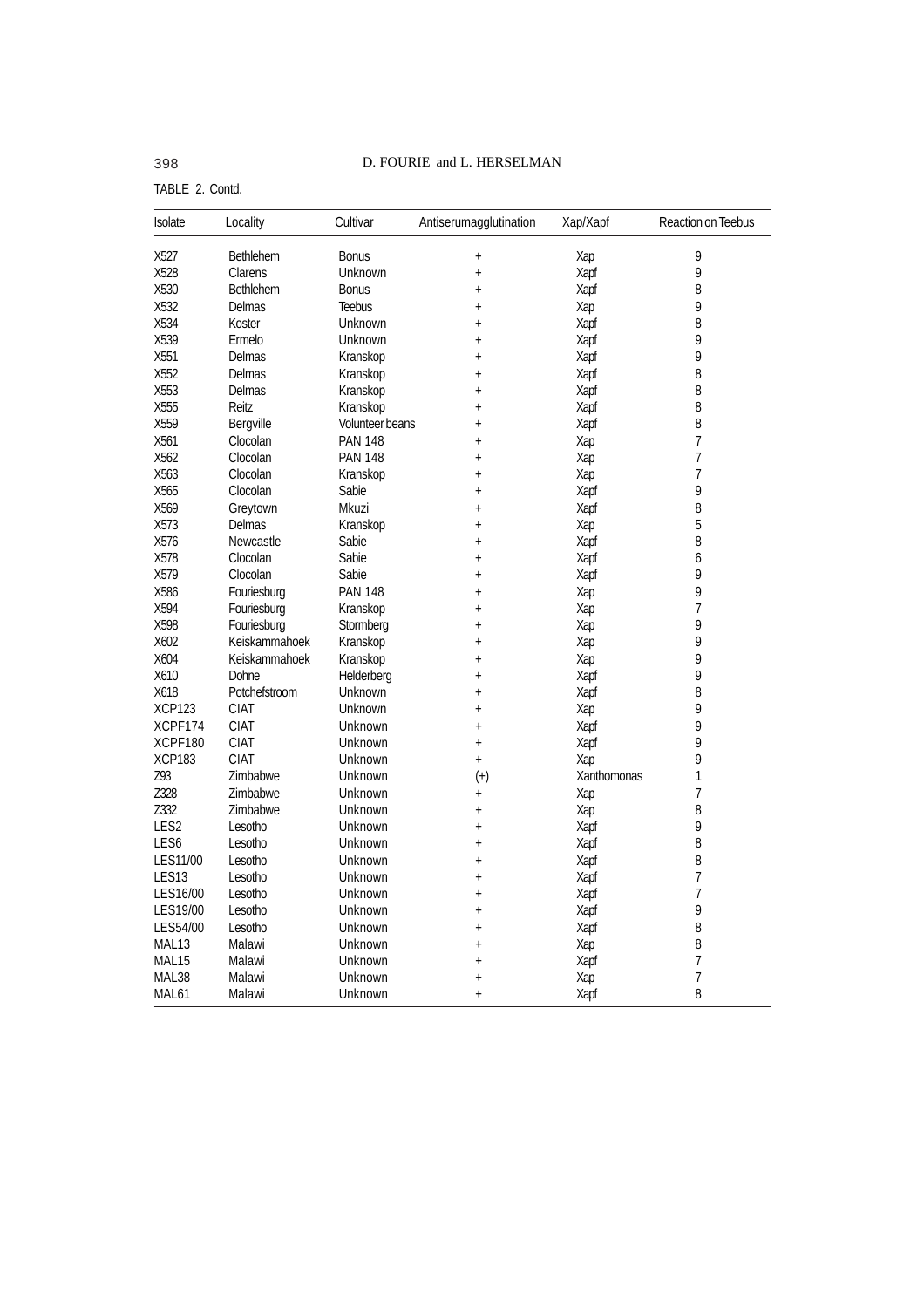TABLE 3. Bacterial isolates used for RAPD and AFLP to study genetic variation

| Isolate no.       | Xap/Xapf    | Locality              |
|-------------------|-------------|-----------------------|
| X448              | Xap         | Wildebeestfontein, SA |
| X590              | Xap         | Fouriesburg, SA       |
| Z93               | Xanthomonas | <b>Zimbabwe</b>       |
| X279              | Xapf        | Ukulinga, SA          |
| X462              | Xapf        | Vivo, SA              |
| X <sub>521</sub>  | Xapf        | Koster, SA            |
| X539              | Xapf        | Ermelo, SA            |
| Les <sub>19</sub> | Xapf        | Lesotho               |
| Mal61             | Xapf        | Malawi                |
| Xapf180           | Xapf        | CIAT, Colombia        |

TABLE 4. Primer sequences used for RAPD analysis in genetic variation studies of Xap and Xapf

| Name             | Sequence (5'-3')         |
|------------------|--------------------------|
| $OPA-02$         | <b>TGCCGAGCTG</b>        |
| $OPA-07$         | GAAACGGGTG               |
| $OPA-09$         | GGGTAACGCC               |
| OPA-18<br>OPD-01 | AGGTGACCGT<br>ACCGCGAAGG |
| $OPD-02$         | GGACCCAACC               |
| $OPD-0.3$        | GTCGCCGTCA               |
| $OPD-04$         | <b>TCTGGTGAGG</b>        |
| OPG-08           | <b>TCACGTCCAC</b>        |
| $OPG-10$         | AGGGCCGTCT               |
| $OPS-01$         | CTACTGCGCT               |
| OPS-02           | CCTCTGACTG               |

EDTA (ethylenediaminetetraacetate), pH 8.0; 0.5 M NaCl; 1% (w/v) SDS (sodiumdodecylsulfate) and 10 mg.ml-1 Proteinase K.

Resuspended cells were incubated in a water bath at 55 °C for one hr and half a volume 7.5 M ammonium acetate was added. The suspension was mixed by gentle inversion and incubated at room temperature for 10 min. Phase separation was enhanced by adding 100 ml TE buffer (10 mM Tris.HCl, pH 8.0; 1 mM EDTA, pH 8.0). Phases were separated by centrifugation at 14 000 rpm for 15 min. The upper aqueous layer was transferred to a fresh tube containing an equal volume of isopropanol, mixed by gentle inversion and incubated at room temperature for a minimum of 2 hr to overnight. DNA was collected by centrifugation at 14,000 rpm for 15 min. The precipitated DNA was washed twice in 1 ml icecold 70% (v/v) ethanol, the pellet air-dried at room temperature, and resuspended in 10 ml TE buffer. The DNA was treated with RNase for two hours at 37 °C and concentration and purity estimated by measuring absorbances at  $A_{260}$  and  $A_{280}$ . DNA samples were diluted to a working solution of 200 ng ml-1 (Sambrook *et al*., 1989).

**RAPD analysis.** Arbitrary 10 bp oligonucleotide primers (Operon Technologies, Table 4) were used for the polymerase chain reaction (PCR) based on the protocol of Williams *et al.* (1990), with minor modifications. Amplification reactions were performed in a 25 ml reaction volume containing Promega (Promega Corporation, Madison, Wisconsin) reaction buffer (500 mM KCl; 100 mM Tris.HCl, pH 9.0 at  $25^{\circ}$ C; 1% (v/v)

Triton X-100),  $2 \text{ mM MgCl}_2$ ,  $100 \text{ mM of each dNTP}$ (dATP, dCTP, dGTP and dTTP), 5 pmol primer, 0.5 units *Taq* DNA polymerase (Promega) and 25 ng template DNA. Reactions were performed using a Hybaid Thermal Cycler (Hybaid Limited, UK) programmed for 5 min at  $95 °C$ , 55 cycles of 1 min at 95 °C, 1.5 min at 35 °C, and 2.5 min at 72C, followed by one cycle of 5 min at  $72.5$  °C and 5 min at 28 °C. The amplification products were analysed by electrophoresis on  $1.5\%$  (w/v) agarose gels (Seakem LE) at 80V for 2 hr using UNTAN buffer (0.4 M Trisbase; 0.02 M EDTA,  $pH$  7.4) and detected by staining with 1 mg m $l^{-1}$ ethidium bromide. Gels were photographed under UV light with polaroid 667 film. All reactions were repeated and only reproducible bands were considered in this study.

**AFLP analysis.** AFLP adapters and primers were designed based on the method of Vos *et al.* (1995). Adapter and primer sequences are given in Table 5. Primers were synthesised by GibcoBRL (Life Technologies, Glasgow, United Kingdom) and oligonucleotides used for the adapters were PAGE (polyacrylamide gel electrophoresis) purified. Adapters were prepared by adding equimolar amounts of both strands, heating for 10 min to 65  $\mathrm{C}$  in a water bath and leaving it to cool down to room temperature. AFLP adapters and primers were designed based on the methods of Vos *et al.* (1995). Adapter and primer sequences are given in Table 5. Primers were synthesised by GibcoBRL (Life Technologies, Glasgow, United Kingdom) and oligonucleotides used for the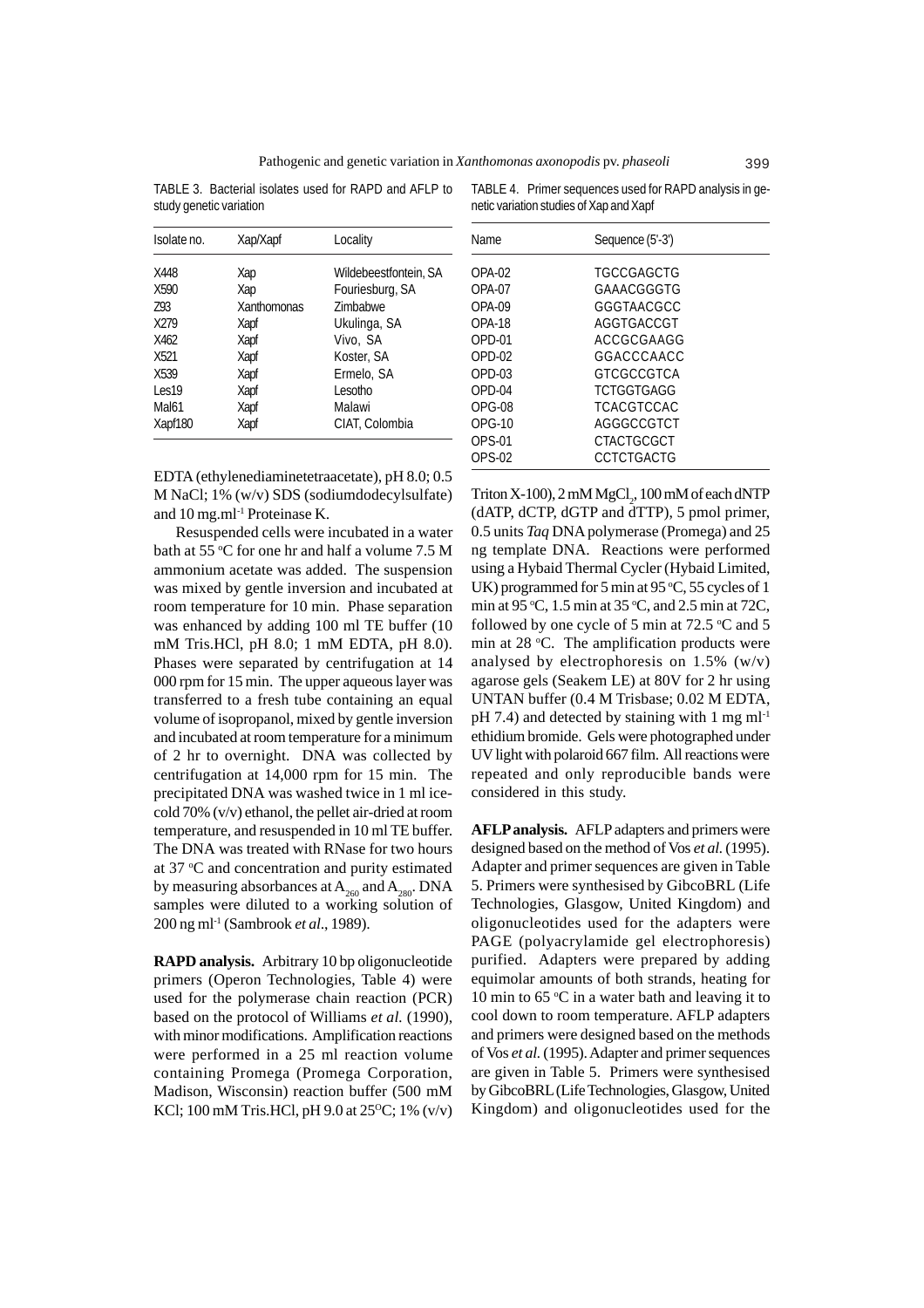| Name   | Type             | Sequence (5'-3')     |
|--------|------------------|----------------------|
| E-A    | $F_{C}$ Primer+1 | AGACTGGTACCAATTCA    |
| E-AA   | EcoRI Primer+2   | GACTGCGTACCAATTCAA   |
| $E-AG$ | EcoRI Primer+2   | GACTGCGTACCAATTCAG   |
| E-AT   | $EcoRI$ Primer+2 | GACTGCGTACCAATTCAT   |
| E-AAC  | $FcoRI$ Primer+3 | GACTGCGTACCAATTCAAC  |
| E-ACC  | $EcoRI$ Primer+3 | GACTGCGTACCAATTCACC  |
| E-AACA | EcoRI Primer+4   | GACTGCGTACCAATTCAACA |
| E-AACC | EcoRI Primer+4   | GACTGCGTACCAATTCAACC |
| $M-C$  | Msel Primer+1    | GACGATGAGTCCTGAGTAAC |
| M-CAA  | Msel Primer+3    | GATGAGTCCTGAGTAACAA  |
| M-CAC  | Msel Primer+3    | GATGAGTCCTGAGTAACAC  |
| M-CAG  | $M$ sel Primer+3 | GATGAGTCCTGAGTAACAG  |
| M-CAT  | Msel Primer+3    | GATGAGTCCTGAGTAACAT  |
| M-CTA  | $M$ sel Primer+3 | GATGAGTCCTGAGTAACTA  |
| M-CTC  | Msel Primer+3    | GATGAGTCCTGAGTAACTC  |
| M-CTG  | Msel Primer+3    | GATGAGTCCTGAGTAACTG  |
| M-CTT  | Msel Primer+3    | GATGAGTCCTGAGTAACTT  |

TABLE 5. Primer sequences used for *Eco*RI/*Mse*I AFLP analysis in Xap and Xapf genetic studies

adapters were PAGE (polyacrylamide gel electrophoresis) purified. Adapters were prepared by adding equimolar amounts of both strands, heating for 10 min to 65C in a water bath and leaving it to cool down to room temperature.

AFLP analysis was performed following the protocol described by Vos *et al.* (1995) and the product manual supplied by Life Technologies Inc. (Glasgow, UK), with minor modifications. Restriction enzymes *Eco*RI and *Mse*I were used to digest 500 ng of isolate genomic DNA for 4 hr and the reaction mixture, without inactivation of the restriction endonucleases, was subjected to the overnight ligation of adapters at 37 °C, followed by pre-amplification. The ligation mixture was not diluted prior to pre-amplification and the pre-amplification DNA was diluted only 1:5 prior to selective amplification. The selective amplification was conducted using two primers, and the *Mse*I primers always had three selective nucleotides while the *Eco*RI primers had two, three or four selective nucleotides (Table 5).

**Gel electrophoresis.** Gel electrophoresis for AFLP analysis was performed using the protocol of Vos *et al.* (1995) but employing a 5% (w/ v)denaturing polyacrylamide gel (19:1 acrylamide: bis-acrylamide; 7 M urea; 1x TBE buffer (89 mM

Tris-borate; 2.5 mM EDTA)). Electrophoresis was performed at constant power, 80 W for approximately 2 hr.

**Silver staining for DNA visualisation.** Polyacrylamide gels were silver-stained following the protocol described by the Silver Sequence™ DNA Sequencing System manual supplied by Promega (Madison, WI, USA). The gels were left upright overnight to air dry and photographed by exposing photographic paper (Kodak Polymax II RC) directly under the gel to about 20 sec of dim light. This produced a negative image, exactly the same size of the gel.

**Statistical analyses Statistical analyses.** Data obtained from RAPD and AFLP analysis on ten isolates were used for statistical analysis. DNA bands obtained for each isolate were scored based on their presence (1) or absence (0). Only reliable and repeatable bands were considered. Pair wise genetic distances were calculated between isolates Nei and Li (1979). Cluster analysis was done by the unweighed paired group method using arithmetic averages (UPGMA). All calculations were done with the aid of the programme NTSYSpc version 2.02i.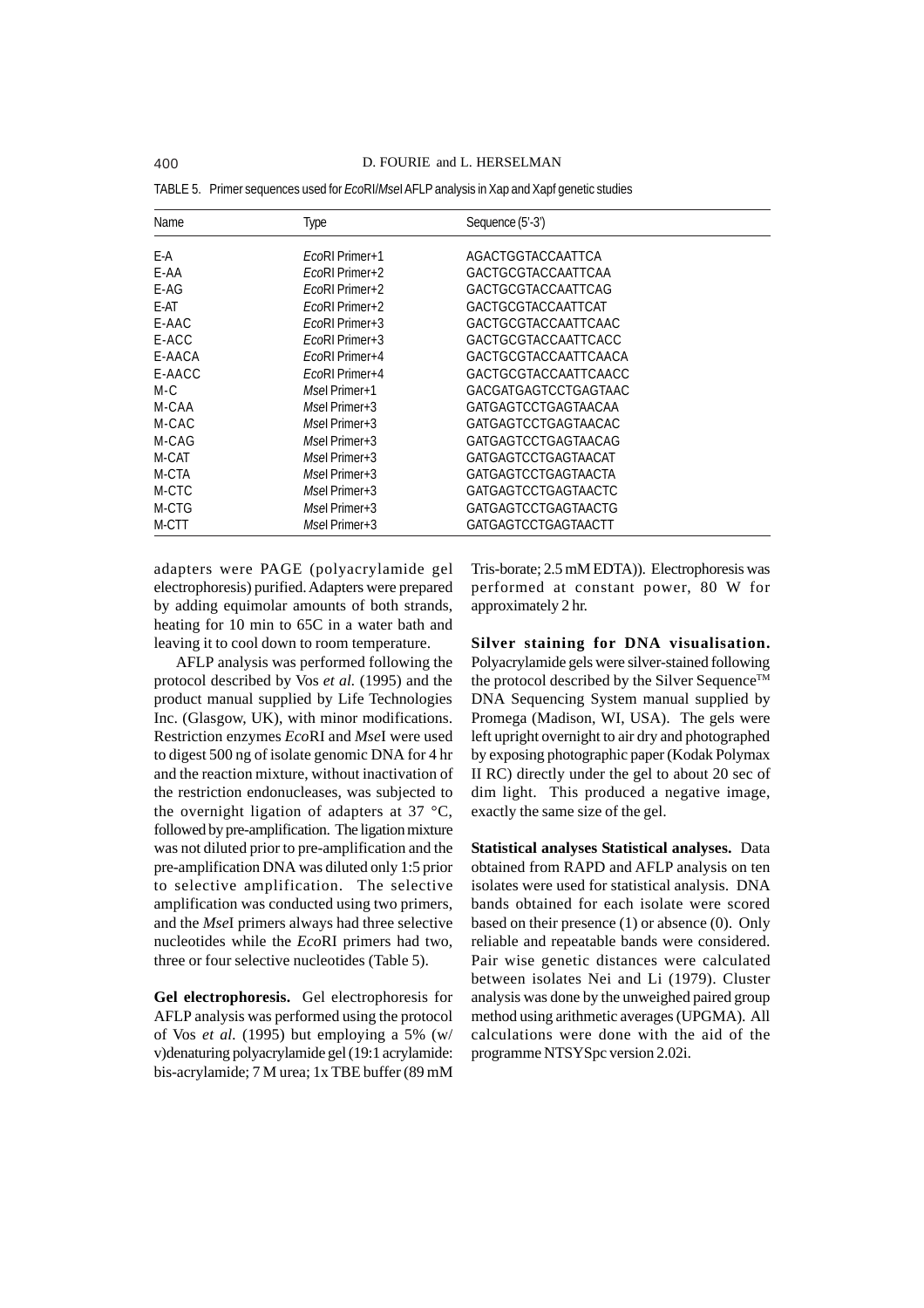## **RESULTS**

**Identification of isolates.** All isolates collected (except Z93) were identified as Xap and Xapf on the basis of their agglutination of specific antiserum and pathogenicity on cv. Teebus (Table 2). Isolate, Z93 did not induce any disease on cv. Teebus and exhibited a weak reaction when tested with the antiserum. The majority of isolates (72%) produced a brown diffusible pigment on YDC agar and were classified as Xapf. Differences in aggressiveness between isolates on the cv. Teebus were detected with mean ratings ranging from moderately to highly susceptible (5-9). The most aggressive isolates included both Xap and Xapf.

**Pathogenicity tests.** All isolates inoculated onto the tepary differential set induced reaction on genotype Nebr. #21. The majority of isolates (99,3%) exhibited an incompatible reaction (rating 1-3) on the remaining genotypes, resembling the infection pattern of race 2 (Opio *et al*. 1996) (Table 1). One isolate (X539) induced disease (mean ratings 4-9) on all tepary genotypes and did not resemble any infection pattern previously reported (Table 1). A small percentage of isolates induced a slight reaction on genotypes Nebr. #1 (6.3%; rating=1-2.25), Nebr. #5 (1.4%; rating=1- 2.3), Nebr. #8b (9.1%; rating=1-2.0), Nebr. #19 (1.4%; rating=1-1.5), PI 321638 (23.1%; rating=1- 2.8) and L242-45 (4.2%; rating=1-1.5). These reactions were not repeatable in further experiments and reactions were, therefore, considered incompatible with mean ratings not exceeding 3. No symptoms developed on Nebr. #22 except when inoculated with isolate X539. Teebus was susceptible to all the isolates tested except for one non-pathogenic isolate (Z93) that did not induce disease on any of the inoculated **lines** 

Genotypes XAN 159, Wilk 2, Wilk 6, Vax 4, Vax 5 and Vax 6 were generally resistant to all isolates (mean rating=1-3). Six isolates (X563, X573, X121, X295, X561 and X594) induced disease on XAN 159 with a mean rating of 4. GN #1 Nebr. sel 27 were susceptible to all isolates (mean rating=7).

**RAPD analysis.** RAPD analysis produced between two and ten fragments (Fig. 1), but results were not repeatable as a result of sensitivity to variable conditions in laboratory. Best results were obtained with primer OPA-02. RAPD analysis revealed a high frequency of DNA polymorphism among isolates and were able to distinguish between Xap, Xapf and the nonpathogenic isolate.

**AFLP analysis.** The AFLP fingerprinting techniques revealed complex banding patterns that were difficult to interpret due to complex banding patterns. (Fig. 2). DNA fingerprinting techniques revealed a high frequency of DNA polymorphism among isolates with a low presence of shared fragments between isolates (Fig. 2). A total of 756 fragments were amplified using 16 primer pair combinations. Only 2.64% of these fragments were shared between all ten isolates. Primer combinations varied in their ability to detect polymorphisms, ranging from 16 to 86 polymorphisms per primer pair, with an average of 47.3 fragments per primer combination. Fragment sizes varied between 100 and 900 base pairs. Selectivity of AFLP analysis, using two restriction enzymes, was enhanced, by using primers containing two, three or four selective nucleotides. This enhancement of primer selectivity did not reduce the complexity of resulting AFLP banding patterns. Best results were obtained when primers containing three selective nucleotides were used in the AFLP analysis.

As with RAPD analysis, the AFLP technique also separated Xap, Xapf and the non-pathogenic isolate into different groups. Fingerprinting techniques, thus, clearly differentiated amongst Xap as well as Xapf isolates. Combined data produced by RAPD and AFLP techniques are shown in Figure 3. The phenogram drawn using pooled data from the RAPD and AFLP analysis (Fig. 3), showed a maximum similarity between any two isolates of 81% (Xapf isolates Les19 and Xapf180). The minimum similarity between any two isolates was 67.5% (Xap isolates X448 and X590). The Xapf cluster of isolates was linked to the Xap cluster of isolates at a similarity of 45.6%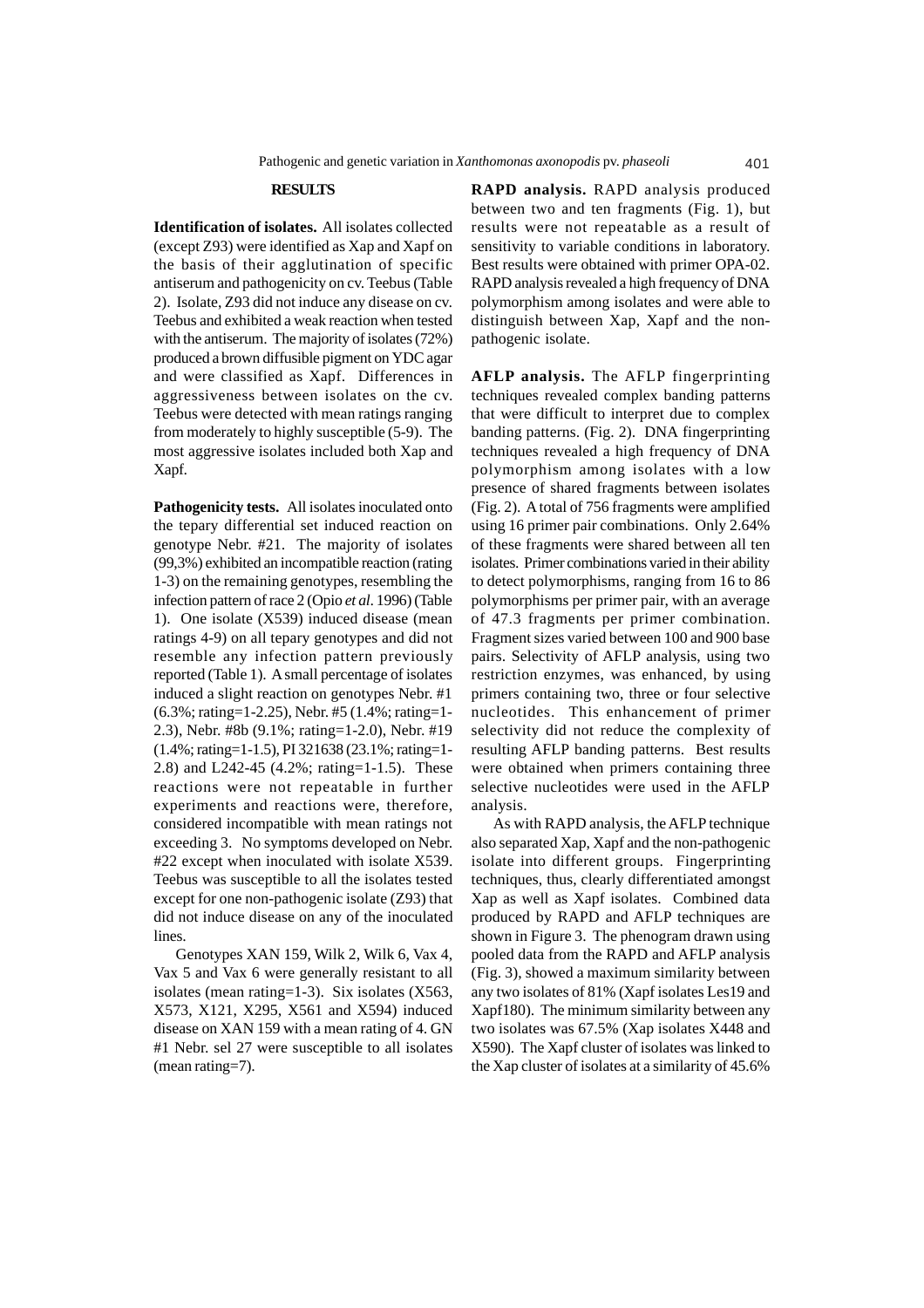

Figure 1. RAPD analysis of 2 Xap (X448 and X590), 7 Xapf (X279, X521, Les 19, Xapf 180, Mal 61, X539 and X462) and 1 non-



Figure 2. AFLP analysis of 2 Xap (X448 and X590), 7 Xapf (X279, X521, Les 19, Xapf 180, Mal 61, X539 and X462) and 1 nonpathogenic *Xanthomonas* (Z93) isolates.

and the non-pathogenic isolate Z93 was linked to the Xapf/Xap cluster with a similarity of 30.6%. Isolates within the Xapf cluster exhibited a similarity of 71%. The obtained cophenetic correlation (r=0.994) indicated that the UPGMA cluster analysis was statistically significant.

## **DISCUSSION**

Results of this study, based on pathogenicity and molecular characterisations, showed that diversity exists within Xap(f) populations, in southern Africa (Table 1, Figs. 1-3). Isolates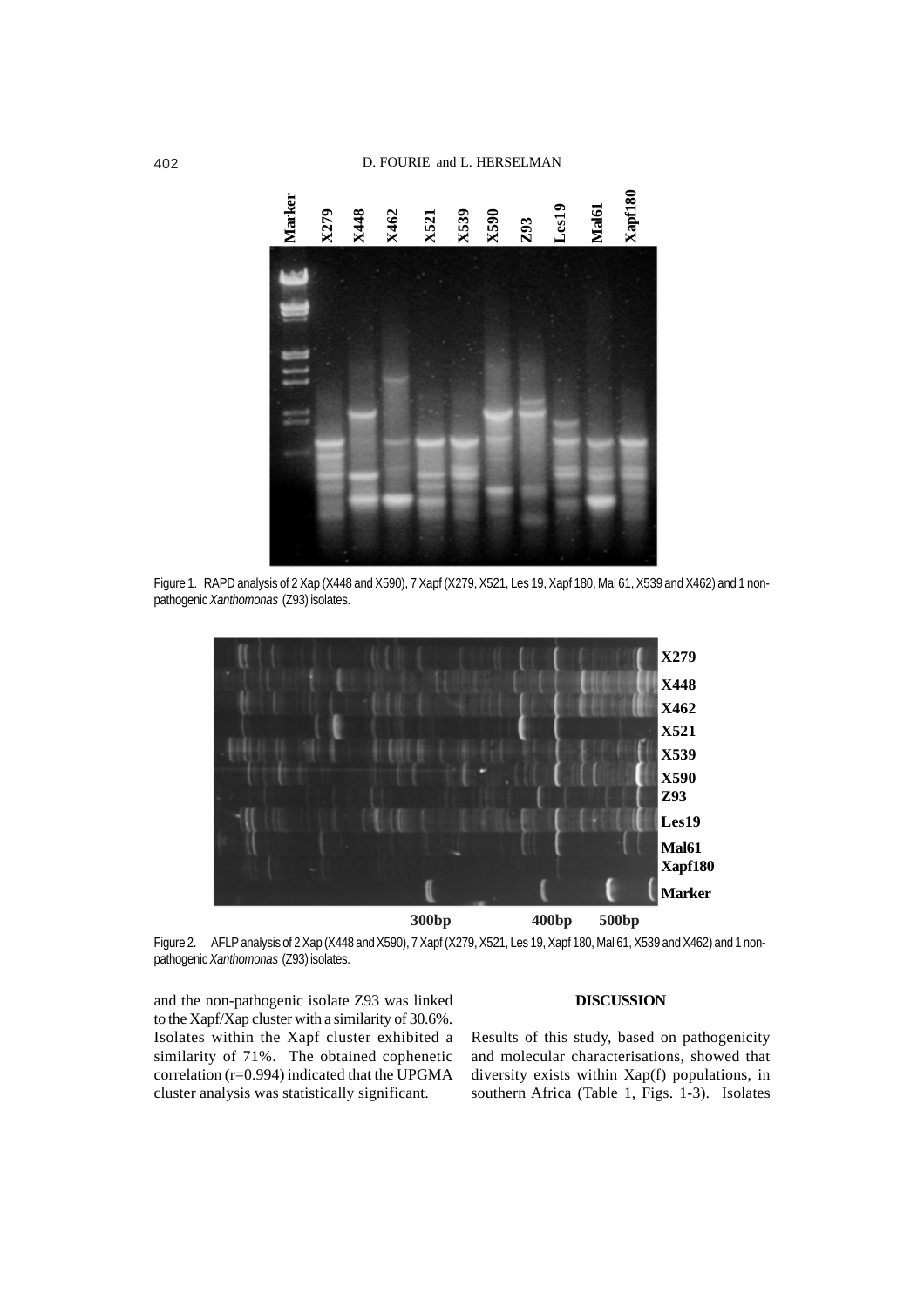

Figure 3. Genetic relationship of 2 Xap, 7 Xapf and 1 non-pathogenic *Xanthomonas* isolates based on combined RAPD and AFLP data.

differed in production of brown pigment as well as aggressiveness on the cv. Teebus. Although it has previously been reported that pigment producing Xapf isolates are more aggressive (Leakey, 1973; Ekpo and Saettler, 1976; Bozzano-Saguier and Rudolph, 1994; Opio *et al*., 1996), the most aggressive isolates in this study included both Xap and Xapf. Isolates with lower levels of aggressiveness, however, belonged to Xap (rating on cv Teebus=5). Gilbertson *et al*. (1991) and Tarigan and Rudolph (1996) reported that pigment is not associated with pathogenicity and should be considered of little pathological importance (Schuster and Coyne 1975). Although no differences in disease reaction were observed, RAPD and AFLP analyses demonstrated that Xap and Xapf represent two distinct groups of bacteria. All isolates (except X539 and Z93) inoculated on the tepary differential set had an identical infection pattern, similar to race 2 following the classification of Opio *et al*. (1996). Although a number of isolates induced only a mild reaction on some of the tepary lines, these reactions were not always repeatable, which is

similar to results obtained by Zaiter *et al*. (1989). The reason for the slight reaction is unknown but may be due to slight variation in greenhouse conditions. The slight reaction was, however, still rated as incompatible (rating  $\langle 3 \rangle$ ). The nonpathogenic isolate (Z93) did not induce disease on any of the lines tested. All isolates (except X539 and Z93) inoculated on the tepary differential set had an identical infection pattern, similar to race 2 following the classification of Opio *et al*. (1996). Although a number of isolates induced only a mild reaction on some of the tepary lines, these reactions were not always repeatable, which is similar to results obtained by Zaiter *et al*. (1989). The non-pathogenic isolate (Z93) did not induce disease on any of the lines tested.

Except for isolate X539, which exhibited a significantly different infection pattern, no races other than race 2, previously described by Opio *et al*. (1996), could be distinguished. The distinct pattern of differential reaction recorded for this isolate, may represent another, as yet unrecorded, race of Xap. The possibility exists that isolates identical to X539 exist, but may not have been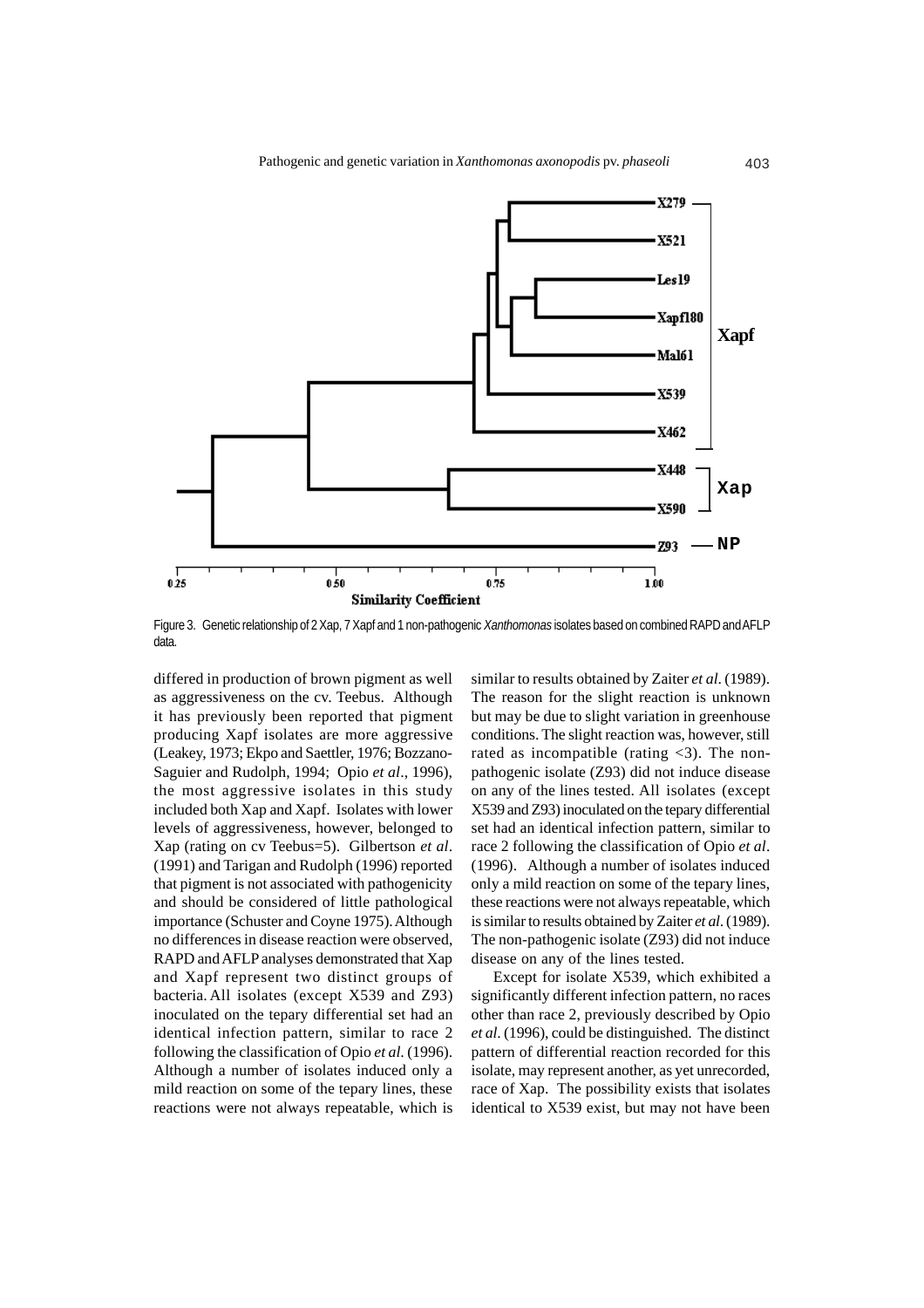sampled in this study. Continuous monitoring of CBB isolates in future is necessary in order to detect presence of isolates exhibiting differential reactions. Although isolate X539 was pathogenic on the eight tepary lines tested, no disease developed on resistant genotypes used to supplement the differential set, except for GN #1 Nebr. sel. 27. Using these resistant genotypes in a resistance breeding programme would, therefore, not be influenced by the occurrence of this isolate. Except for isolate X539, which exhibited a significantly different infection pattern, no races other than race 2, previously described by Opio *et al*. (1996), could be distinguished. The distinct pattern of differential reaction recorded for this isolate, may represent another, as yet unrecorded, race of Xap. The possibility exists that isolates identical to X539 exist, but may not have been sampled in this study. Continuous monitoring of CBB isolates in future is necessary in order to detect presence of isolates exhibiting differential reactions. Although isolate X539 was pathogenic on the eight tepary lines tested, no disease developed on resistant genotypes used to supplement the differential set, except for GN #1 Nebr. sel. 27. Using these resistant genotypes in a resistance breeding programme would, therefore, not be influenced by the occurrence of this isolate.

Genotypes XAN 159, Wilk 2, Wilk 6, Vax 4, Vax 5 and Vax 6 that were used to supplement the tepary differential set (Table 1), were generally resistant to all isolates tested. Resistance in all these lines is tepary-derived. XAN 159 was slightly susceptible to a small number of isolates. Resistance instabilities such as these have been reported previously in XAN 159 and its progeny (Beebe and Pastor-Corrales 1991), however, it is still widely used in resistance breeding programmes (Beebe and Pastor-Corrales, 1991; Fourie and Herselman, 2002; Park *et al*., 1998; Mutlu *et al*., 1999; Singh and Muòoz, 1999).

Genotypes XAN 159, Wilk 2, Wilk 6, Vax 4, Vax 5 and Vax 6 that were used to supplement the tepary differential set, were generally resistant to all isolates tested. Resistance in all these lines is tepary-derived. XAN 159 was slightly susceptible to a small number of isolates. Resistance instabilities such as these have been reported previously in XAN 159 and its progeny

(Beebe & Pastor-Corrales 1991), however, it is still widely used in resistance breeding programmes (Beebe & Pastor-Corrales 1991, Fourie & Herselman 2002, Park *et al*. 1998, Mutlu *et al*. 1999, Singh & Mu oz 1999).

The reportedly resistant line GN #1 Nebr. sel 27 (Coyne and Schuster, 1983)was susceptible to all the isolates used in this study. This line was originally derived from inter-specific crosses between *P. vulgaris* and *P*. *acutifolius* and has been used in many breeding programmes as a source of resistance (Coyne and Schuster, 1974; Mohan and Mohan, 1983). Recent molecular studies have, however, indicated that resistance in GN #1 Nebr. sel 27 is derived from *P. vulgaris* and not *P. acutifolius*, as previously described (Miklas *et al*., 2003). Although susceptible in South Africa, GN #1 Nebr. sel 27 and lines derived from it, have tested resistant in some parts of the USA (Coyne and Schuster, 1974). The reportedly resistant line GN #1 Nebr. sel 27 was susceptible to all the isolates used in this study. This line was originally derived from inter-specific crosses between *P. vulgaris* and *P*. *acutifolius* and has been used in many breeding programmes as a source of resistance (Coyne & Schuster 1974, Mohan & Mohan 1983). Recent molecular studies have, however, indicated that resistance in GN #1 Nebr. sel 27 is derived from *P. vulgaris* and not *P. acutifolius*, as previously described (Miklas *et al*. 2002). Although susceptible in South Africa, GN #1 Nebr. sel 27 and lines derived from it, have tested resistant in some parts of the USA (Coyne & Schuster 1974) and Spain (C. Assensio, MBG-CSIC: personal communication). Inconsistency in these results could have resulted from the limited distribution of Xapf in some areas of the USA and Spain (R. Gilbertson, University of California-Davis: personal communication).

Results of DNA fingerprinting techniques indicated that genetic diversity exists among isolates of the common blight pathogen (Fig. 1- 2). Differences between Xap and Xapf isolates show that these represent two distinct groups of bacteria. Similar distinction between these two groups was also reported by Gilbertson *et al*. (1991), using RFLP's. Non-pathogenic *Xanthomonas* commonly associated with beans could be distinguished from Xap and Xapf using both RAPD and AFLP techniques. These results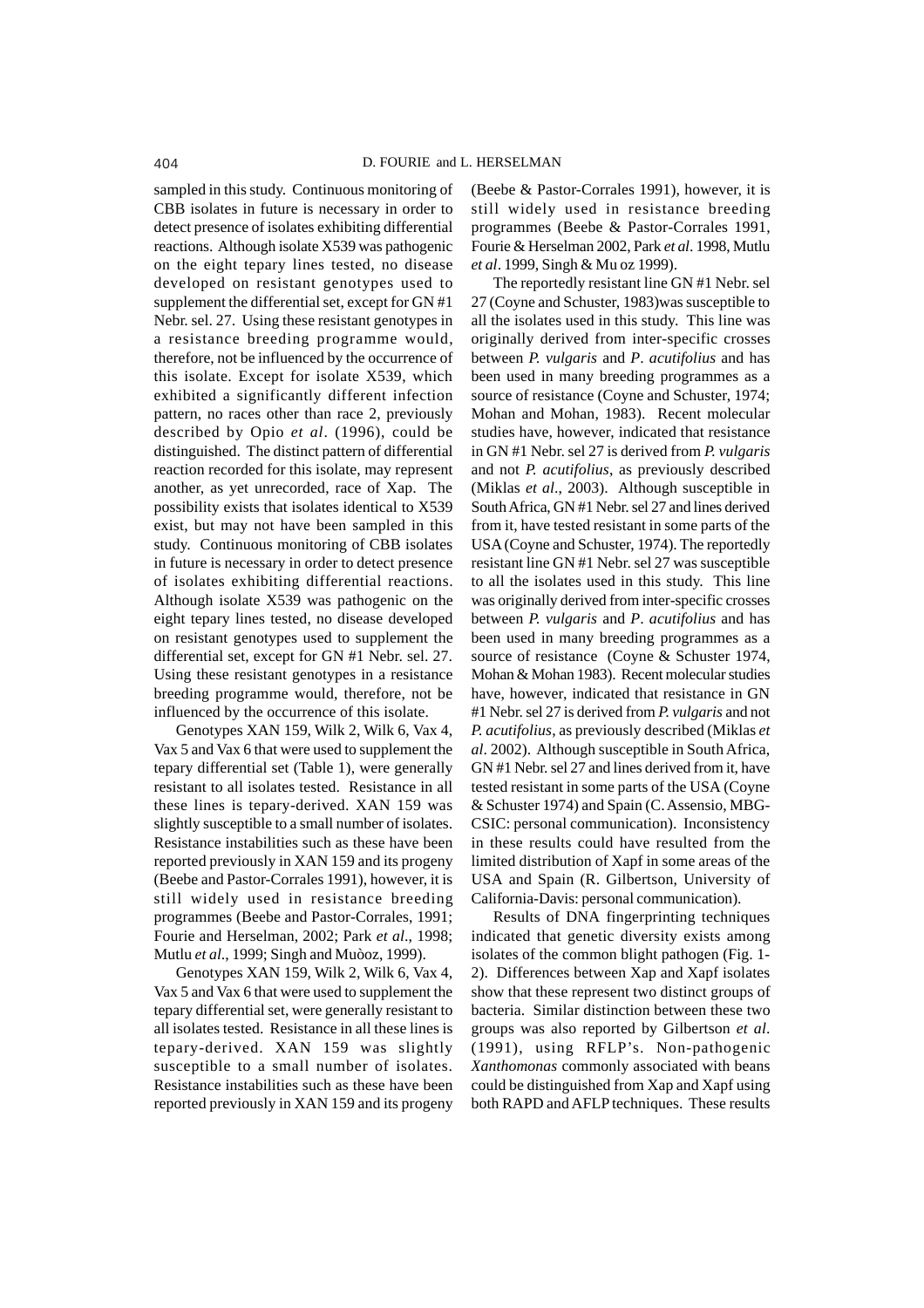are similar to those of Gilbertson *et al*. (1990) who distinguished between non-pathogenic and pathogenic isolates using RFLP's. Results of DNA fingerprinting techniques indicated that genetic diversity exists among isolates of the common blight pathogen. Differences between Xap and Xapf isolates show that these represent two distinct groups of bacteria. Similar distinction between these two groups was also reported by Gilbertson *et al*. (1991), using RFLP's. Nonpathogenic *Xanthomonas* commonly associated with beans could be distinguished from Xap and Xapf using both RAPD and AFLP techniques. These results are similar to those of Gilbertson *et al*. (1990) who distinguished between nonpathogenic and pathogenic isolates using RFLP's.

Although isolate X539 gave a significantly different infection pattern when inoculated onto the tepary lines, no significant difference between this isolate and the others Xapf isolates could be detected using different molecular techniques. It has been reported that strains of Xap and Xapf from similar geographic locations had similar, but not identical RFLP patterns (Gilbertson *et al*., 1991; CIAT, 1992). This could not be confirmed in the present, study and is possibly due to the small number of isolates tested. Results obtained in this study indicate that both pathogenic and genetic variation exist in the CBB pathogen population in southern Africa. However, identical reactions with the majority of isolates on the tepary lines, showed that different CBB races do not occur. Information gained from this study made it possible to select the most appropriate isolates to use in a resistance breeding programme. Results obtained in this study indicate that both pathogenic and genetic variation exist in the CBB pathogen population in southern Africa. However, identical reactions with the majority of isolates on the tepary lines, showed that different CBB races do not occur. Information gained from this study made it possible to select the most appropriate isolates to use in a resistance breeding programme.

### **ACKNOWLEDGEMENT**

Partial support for this work provided by the Pan-Africa Bean Research Alliance (PABRA) is highly appreciated.

## **REFERENCES**

- Aggour, A.R., Coyne, D.P. and Vidaver, A.K. 1989. Comparison of leaf and pod disease reactions of beans (*Phaseolus vulgaris* L.) inoculated by different methods with strains of *Xanthomonas campestris* pv. *phaseoli*(Smith) Dye. *Euphytica* 43:143-152.
- Allen, D.J. 1995. An annotated list of diseases, pathogens and associated fungi of the common bean (*Phaseolus vulgaris*) in Eastern and Southern Africa. *Phytopathological Papers* 34. CAB International/Centro Internacional de Agricultura Tropical, Cali, Colombia.
- Andrus, C.F. 1948. A method of testing beans for resistance to bacterial blights. *Phytopathology* 38:757-759.
- Basu, P.K. and Wallen, V.R. 1967. Factors affecting virulence and pigment production of *Xanthomonas phaseoli* var. *fuscans*. *Canadian Journal of Botany* 45:2367-2374.
- Beebe, S.E. and Pastor-Corrales, M.A. 1991. Breeding for disease resistance. pp. 561-610. In: Van Schoonhoven, A. and Voysest, O. (Eds.). Common Beans, Research for Crop Improvement. CAB International, Wallingford, UK.
- Bozzano-Saguier, G. and Rudolph, K. 1994. Differential reactions of bush bean cultivars towards common and fuscous blight (*Xanthomonas campestris* pv. *phaseoli* and *X. c. phaseoli* var. *fuscans*). *Annual Report of the Bean Improvement Cooperative* 37: 227- 228.
- CIAT. 1985. Bean Programme Annual Report for 1985. Centro Internacional de Agricultura Tropical, Cali, Colombia.
- CIAT. 1992. Bean Programme Annual Report for 1992. Centro Internacional de Agricultura Tropical, Cali, Colombia.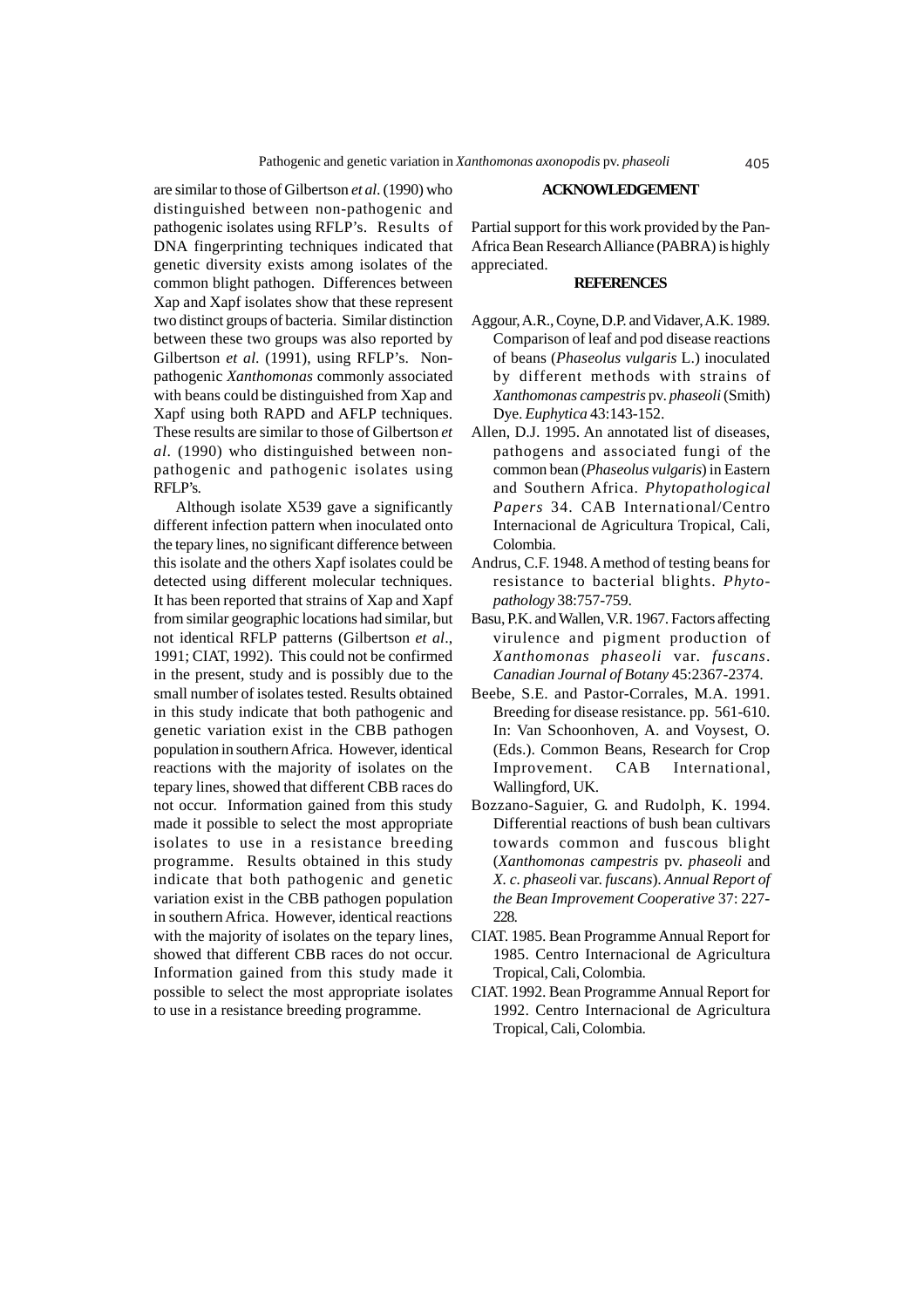- Corey, R.R. and Starr, M.P. 1957. Colony types of *Xanthomonas phaseoli*. *Journal of Bacteriology* 74:137-140.
- Coyne, D.P. and Schuster, M.L. 1973. *Phaseolus* germplasm tolerant to common blight bacterium (*Xanthomonas phaseoli*). *Plant Disease Reporter* 57: 111-114.
- Coyne, D.P. and Schuster, M.L. 1974. Breeding and genetic studies of tolerance to several bean (*Phaseolus vulgaris* L.) bacterial pathogens. *Euphytica* 23:651-656.
- Ekpo, E.J.A. and Saettler, A.W. 1976. Pathogenic variation in *Xanthomonas phaseoli* and *X. phaseoli* var. *fuscans*. *Plant Disease Reporter* 60:80-83.
- Fourie, D. 2002. Distribution and severity of bacterial diseases on dry beans (*Phaseolus vulgaris* L.) in South Africa. *Journal of Phytopathology* 150:220-226.
- Fourie, D. and Herselman, L. 2002. Breeding for common blight resistance in dry beans in South Africa. *Annual Report of the Bean Improvement Cooperative* 45:50-51.
- Gilbertson, R.L. Rand, R.E. and Hagedorn, D.J. 1990. Survival of *Xanthomonas campestris* pv. *phaseoli* and pectolytic strains of *X. campestris* in bean debris. *Plant Disease* 74: 322-327.
- Gilbertson, R.L., Otoya, M.M., Pastor-Corrales, M.A. and Maxwell, D.P. 1991. Genetic diversity in common blight bacteria is revealed by cloned repetitive DNA sequences. *Annual Report of the Bean Improvement Cooperative* 34: 37-38.
- Gridley, H.E. 1994. Bean production constraints in Africa with special reference to breeding for resistance to bean common mosaic virus in Uganda. pp. 34: 33-39. In: Allen, D.J. and Buruchara, R.A. (Eds.). Proceedings of a Pan-African working group meeting on bacterial and virus diseases of common bean. CIAT African Workshop Series. Kampala, Uganda.
- Jindal, J.K. and Patel, P.N. 1984. Variability in Xanthomonas in grain legumes. IV. Variations in bacteriological properties of 83 isolates and pathogenic behaviour of cultural variants. *Phytopathology* 110:63-68.
- Leakey, C.L.A. 1973. A note on *Xanthomonas* blight of beans (*Phaseolus vulgaris* (L.) savi)

and prospects for its control by breeding for tolerance. *Euphytica* 22:132-140.

- López, R., Asensio, C. and Gilbertson, R.L. 2006. Phenotypic and genetic diversity in strains of common blight bacteria (*Xanthomonas campestris* pv. *phaseoli* and *X. campestris* pv. *phaseoli* var. *fuscans*) in a secondary center of diversity of the common bean host suggests multiple introduction events. *Phytopathology* 96:1204-1213.
- Miklas, P.N., Coyne, D.P., Grafton, K.F., Mutlu, N., Reiser, J., Lindgren, D. and Singh, S.P. 2003. A major QTL for common bacterial blight resistance derives from the common bean great northen landrace Montana No. 5. *Euphytica* 131:137-146.
- Mkandawire, A.B.C., Mabagala, R.B., Guzmán, P. and Gilbertson, R.L. 2004. Genetic diversity and pathogenic variation of common blight bacteria (*Xanthomonas campestris* pv. *phaseoli* and *X. campestris* pv. *phaseoli* var. *fuscans*) suggests pathogen coevolution with the common bean. *Phytopathology* 94:593- 603.
- Mohan, S.T. and Mohan, S.K. 1983. Breeding for common bacterial blight resistance in beans. *Annual Report of the Bean Improvement Cooperative* 26:14-15.
- Mutlu, N., Coyne, D.P., Park, S.O., Steadman, J.R., Reiser, J. and Jung, G. 1999. Backcross breeding with RAPD molecular markers to enhance resistance to common bacterial blight in pinto beans. *Annual Report of the Bean Improvement Cooperative* 42:7-8.
- Mutku, N., Vidaver, A.K., Coyne, D.P., Steadman, J.R., Lambrecht, P.A. and Reiser, J. 2008. Differential pathogenicity of *Xanthomonas campestris* pv. *phaseoli* and *X. campestris* pv. *phaseoli* subsp. *fuscans* strains on bean genotypes with common blight resistance. *Plant Disease* 92:546-554.
- Nei, M. and Li. W.H. 1979. Mathematical model for studying genetic variation in terms of restriction endonucleases. *Proceedings of the National Academy of Science, USA* 76: 5269- 5273.
- Opio, A.F., Allen, D.J. and Teri, J.M. 1996. Pathogenic variation in *Xanthomonas campestris* pv. *phaseoli*, the causal agent of